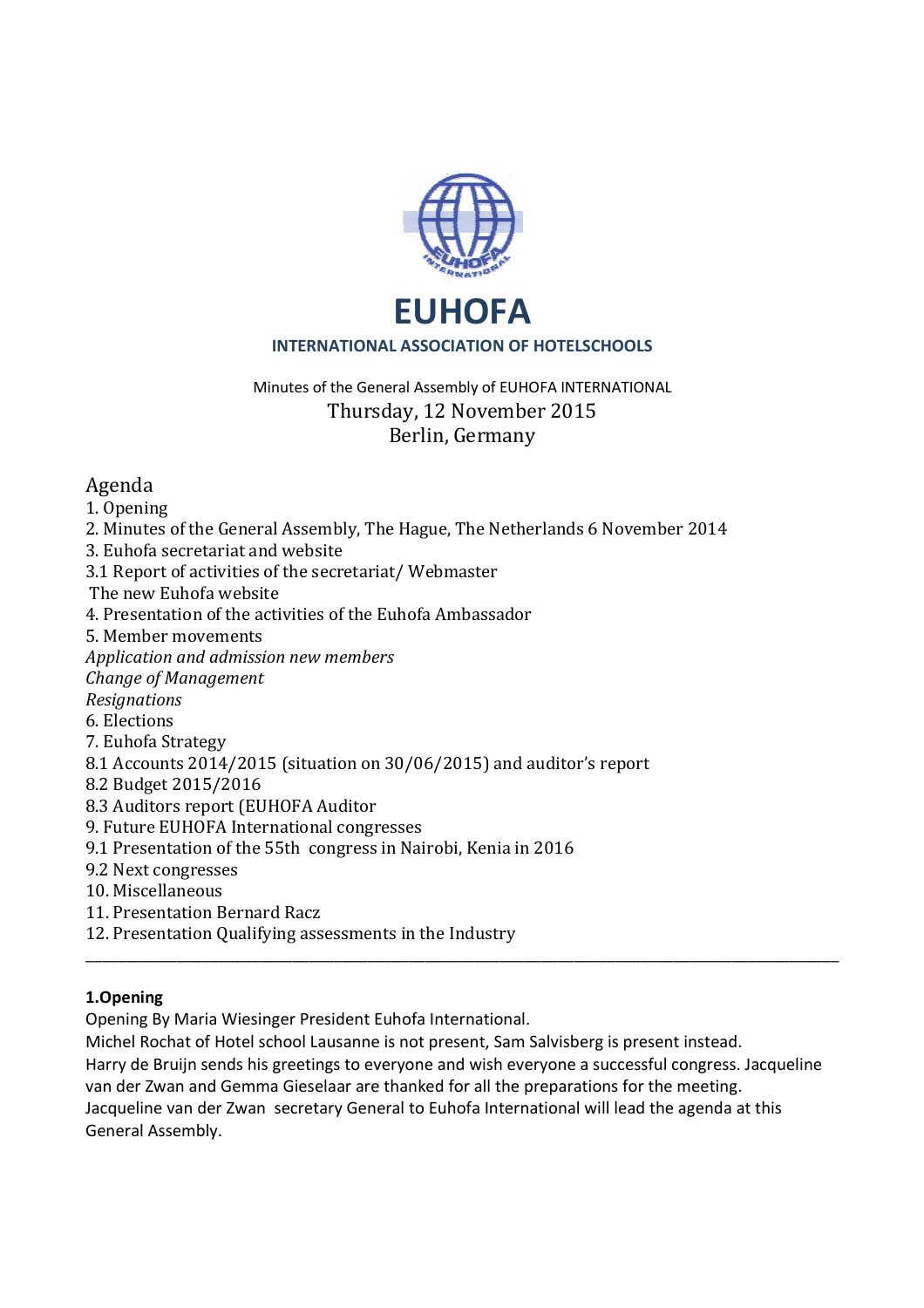Euhofa member Harmon Chellen, principal of Sir Gaetan Duval, Rose Hill, Mauritius has passed away. A minute of silence is held in his memory.

**2.The minutes of the general assembly** from last November in The Hague, The Netherlands is confirmed.

**3. Report of the webmaster and Secretariat**: Many thanks to Gemma Gieselaar who took care of all correspondence and papers for the Board and General assembly and also to Hans de Vries for creating the new Euhofa website. A lot of members had send their compliments since the new website is online . Members at the General assembly gave a warm applause in honor of Hans de Vries our webmaster. Jacqueline points out that members still can order the Euhofa kit consisting of the bronze wall plate and 2 desk flags.

### **4. Presentation of the Euhofa ambassador**

Euhofa ambassador Sam Salvisberg gave a short presentation about his activities for 2015. Sam traveled to France and visited Lycée technique hôtelier de Monaco and Ecole hôtelière et de tourisme, Raul Augier, Nice and Lycée des Métiers de l'hôtellerie, restauration J.B.S. Chardin Gérardmer, Lycée des Métiers de l'hôtellerie et du Tourisme. Addionally he attended the Association Nationale des Ecoles Privées De l'Hotellerie et du Tourisme and held a presentation for Euhofa for about 54 mostly private schools. Some schools are already Euhofa member. Sam is planning to visit 10 schools in Portugal and Marocco. The Board is grateful to Sam for all his efforts

#### **5. Member movements**

*Resignations:* Helmut Hofer of Tourismus schule Oberwart in Austria. Phillip Cellerosi of Lycee Polyvalent in France. Antonio Hernandez Caballero, Las Palmas de Gran Canaria of Hecansa Hoteles Escuela de Canarias. Gila Kahana, Tiberias, Israel of Tiberias Hospitality college. Liliana Lopez Pineda, Guatemala, C.A, Guatemala of Instituciones Hoteleras, Universidad del Istmo. Maria Muchera, Messina, Italy of IPSSCAR "Antonello".Mirjam Hensels vd. Broek, Maastricht, The Netherlands of Managementbureau Hensels BV. Chris Vanderstraten, Brakel-Michelbeke, Belgie of Instituut Stella Matutina. Rafael Guerrero Arteaga, Mexico D.F., Mexico of Centro de estudios superios de San Angel. Mina Ganem, Jerusalem, Israel, Ministry of Tourism / Department of Professional Training in Tourism. Birgit Wagner, Retz, Austria of HöhereBundeslehranstalt für Tourismus. Dimitropoulos Pavlos, Thessaloniki, Greece. of HOTELIA Hotel & Restaurant Management School. Arnoud Bouvier, Clichy, France of EsHotel. Sahin Mahadik, Harrow, United Kingdom of Harrow International Business School. Jan Willem Mans, Zoetermeer, The Netherlands of Kenwerk.Christian Perrette, Vevey, Switzerland of Nestle. Alien Cnossen, Zoetermeer, The Netherlands of Kenwerk. Harmon Chellen, Rose-Hill, Mauritius of Ecole Hôtelière. Sir Gaetan Duval. Serge Perrot, Euhofa Honorary member *New members*: Malcolm Chermaine, Montreux, Switzerland, Swiss Hospitality Summer Academy Sarl (SHSA). Matthew Stephens, Crow's Nest, Australia of E-Hotelier, Rosanno Boscolo Sesillo, Tuscania, Italy of Campus Etoile Academy. Jan Willem Mans, Zoetermeer, The Netherlands of Samenwerking Beroepsonderwijs Bedrijfsleven SBB. Andrea Sinigaglia, Colorno, Italy of ALMA SRL. Irina Costa, Luanda, Angola of Escola De Hotelaria E Restauracao De Talatona. Rosada Msoma, Dar Es Salaam, Tanzania of National College of Tourism. Pichaya Noranitiphadungkarn, Bangkok, Thailand of Dusit Thani College. Wilson Silungwe, Lusaka,Lusaka, Zambia of Hotel and Tourism Training Institute. John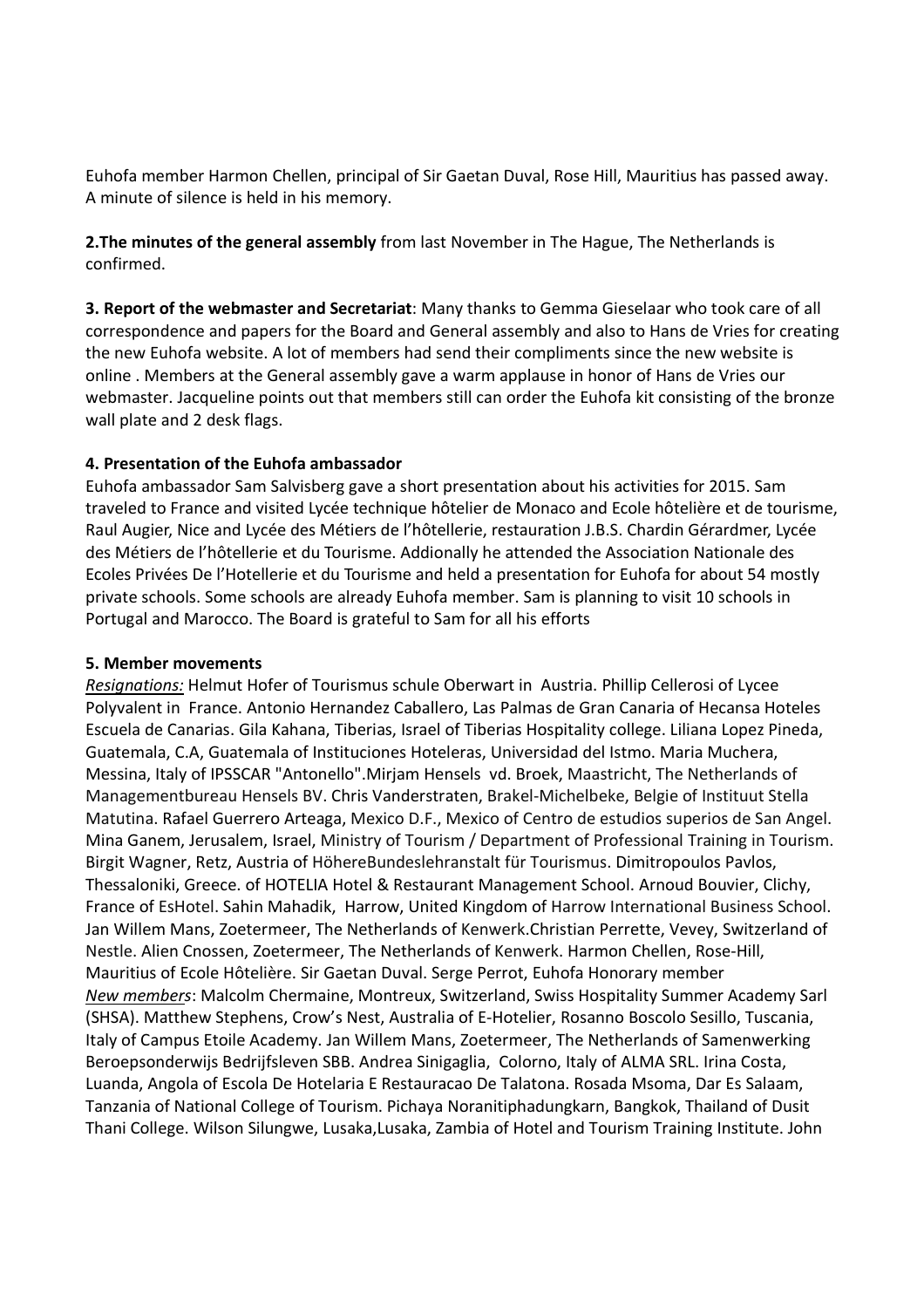Lohr, Geneva, Switzerland of Hosco. Esmeralda Chalita, Tlalnepantla Estado de México, Mexico of Instituto Gastronómico Corbuse.

### *Changes of Management*:

Andre van Veen, Breda, The Netherlands of Cingel College. Sarah Rawlinson, Buxton, Derbyshire, Great Brittain. Of University of Derby Buxton. Ann Harper, Surrey, Great Brittain of Institute of Hospitality. Tony Patterson Sydney, Australia of The Hotel School Intercontinental Sydney. Neethiahnanthan Ari Ragavan, Suban Jaya of Malaysia Taylors University. Enrica Lemmi, Fondazione Campus, Monte San Quirico Lucca, Italy. Gwendolina Goormans, of COLOMAplus, Mechelen, Belgium Andrew Boer, Coldchester, UK of The Edge School. Charles van Goch, Maastricht, The Netherlands HotelloTOP B.V. Oscar Nader, Jerusalem, Israel of Notre Dame of Jerusalem- Professional Hospitality School. Jan Willem Brouwershoven, Den Haag, The Netherlands of Hotelschool Den Haag. Martine Hrubesch Krems, Austria of Hohere Bundesiehranstalten fur Tourismus. Michel Schrier, Vlissingen, The Netherlands Of Scalda. Knut Rupprecht, Chur, Switzerland of SSTH Swiss School of Tourism and Hospitality Ltd. Marc Schoorel Leiden, The Netherlands of ROC leiden. Ed Kastli, Orlando, Florida, USA of American Hotel & Lodging Educational Institute Brigit Engering, Rotterdam, The Netherlands of Albeda college.

New Members that were present during the GA in Berlin were asked to stand up to be recognized.

### **6. Elections:**

Dieter Reichl will continue for another year as Board member. Departure of three Euhofa Board members.

Gerald Lipman is not reelect-able for another term and is leaving the Board. Javier Gonzalez spoke words of appreciation. Gerald was a valued Board member who speaks five languages, travels yearly to Europe Asia and Africa. A very likable person and for Euhofa he is always an excellent ambassador and treasurer. Many thanks to him.

Short content of Gerald's speech: The past 15 years have been a tremendous part of the lives of Gerald and his wife Louise. Euhofa has enriched our professional and personal lives. We been to wonderful places and met such interesting people. Berlin is an great opportunity we get to see it with privileged eyes. The friendships through Euhofa are fantastic. This is globalization. Thank you to the Board and all the members.

Michael Petrillosi is leaving Johnson & Wales and the Euhofa Board. Michael was a valuable addition to the Board and always said the right thing at the right time. Thanks to Michael for all he contributed in the last few years and the Board wishes him lots of success for the future.

Short content of Michael's speech: Talks about meeting through Euhofa truly wonderful people. He has felt very welcome in the Euhofa family and experienced a wonderful board membership. Friendships he will not easily forget. Every experience is an opportunity. This is only a temporary goodbye. Michael will stay on as member of Euhofa International.

Soren Kristian Kuhlwein is not reelect-able. Soren was a Euhofa Board member for 13 years. He was President of the Euhofa for six years. During his time good decisions were made with lots of humor. Soren has great spirit and will be missed as Board member.

Short content of Soren's speech: He thanked all the members. He has always taken Euhofa Board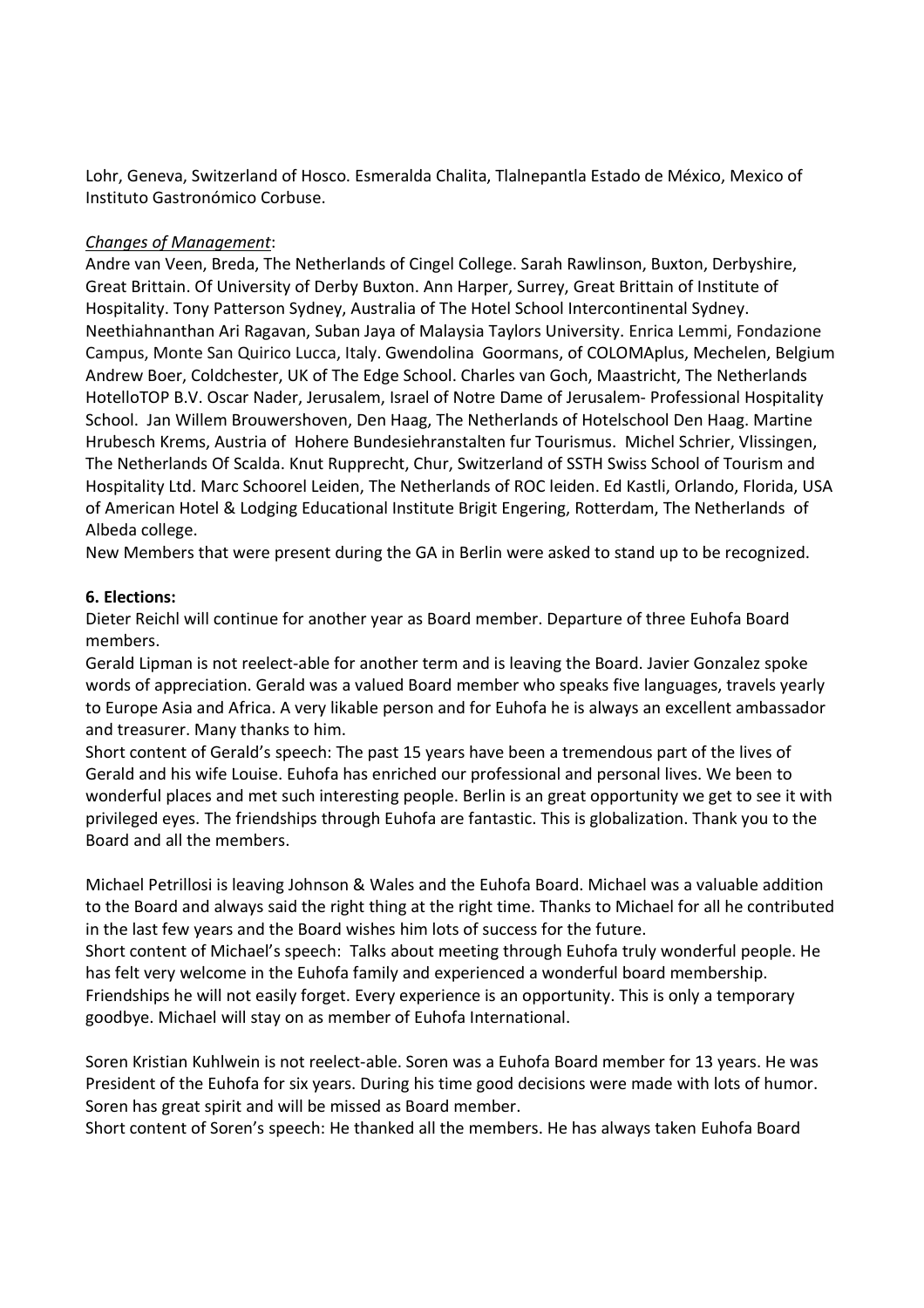membership very seriously. Discussing educational for young people is a serious matter. During his time he aimed for younger members to be involved as Board member. He is calling for the members to feed the Board with important matters and make suggestions for next congresses.

New Board candidates: Peter Jones of The Edge School in Colchester UK is new candidate for Euhofa Board membership and the role as treasurer. With a unanimous vote of hands members voted in favor of Peter Jones.

Mr. Paul McVety is candidate to replace Mr. Michael Petrillosi from Johnson & Wales. Unfortunately he could not yet be present at this General assembly With a unanimous vote of hands members voted in favor of Mr. Paul McVety.

## **7. Euhofa Strategy**

Every three year the board of the Euhofa International evaluates the strategy. Right now we are in the middle of this process. We decided to focus on these subjects: Communication and marketing, Member Benefits (In-between Congresses ) and Involvement of industry. These items will be discussed during our next spring board meeting the strategy will be presented next year.

The Board asks the members to hand in suggestions for the Board to be considered.

There has been already some concrete actions. The new website was build. An email logo was made and a new membership certificate will be made for each member school. There are two new memorandums of understanding. With Matthew Stevens from ehotelier and with John Lohr of Hosco. Additionally a survey was held to showed us that a lot of people prefer that the European congresses should be held a day shorter.

## **8.1 Accounts 2014/2015 (situation on 30/06/2015)**

Certificate BDO is based on a review and not an audit.

Profit and Loss, Income and expense: for 14/15 there was a loss of 5000 Euro. Due to the fact that we lost some sponsor money and there was an extra strategy meeting held by the Board. The other expenses are in line what was expected. This year there was a write off of about 10.000 Euro of not collected membership payments. Non-paying organizations will be taken out of the database after a few years.

## **8.2 Budget 2015/2016**

Next year there will be a surplus of 1800 Euro. Sponsorship will be 4000 Euro.

The budget was handed out to all the member that were present.

## 8**.3 Auditors report (EUHOFA Auditor)**

Euhofa auditor Carel Rink: The audit committee studied the accounts and found them fair and correct. The treasurer is discharged. Mauro Scolari will leave the audit committee.

## **9. Congresses**

9.1 Presentation of the 55th congress in Nairobi, Kenia in 2016

The theme of the congress in Nairobi, Kenya is "Service Excellence"

With the word "Karibu"which means "welcome" the members received an exciting presentation of some of the details for the congress week in Kenya. The congress will start on the 26th of November and ends on December 3rd 2016. The guests will be staying at the wonderful "Safari Park Hotel"